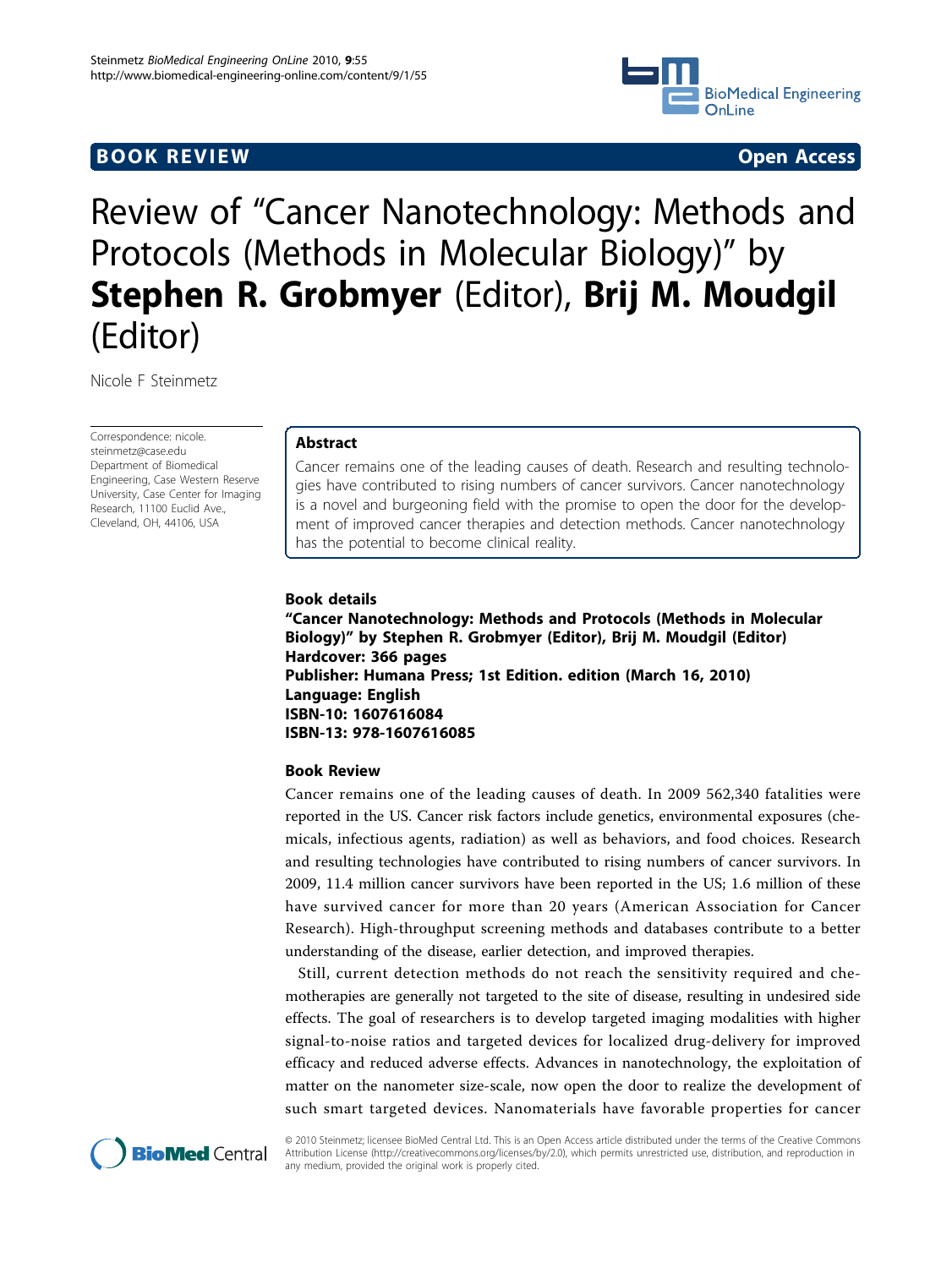therapy: i) the particles can carry a high "payload" of drugs or a "cocktail" of several drugs and or/imaging moieties, ii) nanoparticles can be engineered with targeting ligands that direct the materials and "payload" to the site of disease, and iii) the particle itself can have therapeutic or diagnostic properties.

The textbook "Cancer Nanotechnology" edited by Stephen R. Grobmeyer and Brji M. Moudgil (University of Florida) provides an interesting and valuable collection of cancer nanotechnologies. The focus lies in detailed descriptions of "how to" generate nanoparticle formulations for imaging and therapeutic applications. Various synthetic nanoparticle systems, their synthesis, characterization, as well as methods for in vitro and in vivo evaluation are described. It should be noted, that besides synthetic nanoparticles such as liposomes, metallic nanoparticles, and polymeric systems, biological scaffolds including nanobodies and viral nanoparticles have received growing attention over the past years.

"Targeting" is key in cancer nanotechnology. One differentiates between active vs. passive targeting. Passive targeting is based on hypervascularization of tumors; nanomaterials of 10-400 nm in size extravasate tumor vasculature through the enhanced permeability and retention (EPR) effect and thus accumulate in the tumor tissue. Methods to establish mouse tumor models and demonstration of EPR effects in vivo are described in chapter 3. Active targeting can be achieved on two levels: first, cell surface receptors that differentiate malignant cells from healthy cells can be targeted; this allows one to direct the nanocarrier to the site of disease (discussed in chapter 13); several ligand-receptor systems such as the folate receptor, aptamer systems, LHRH receptor, as well as magnetic targeting strategies are highlighted (chapters 16, 17, 18, 19). Second, targeting can be achieved on the molecular level inside the cell, here drugs are directed to interfere with biochemical pathways within the cells to either destroy the cancer cell or restore the cell's "software" to a normal state (chapter 2).

Nanomaterials hold great promise as imaging contrast agents to improve signal-tonoise ratios. Nanotechnology allows integration of different imaging methods through the use of multimodal agents. Throughout the book, medical imaging technologies are described including magnetic resonance imaging (MRI) and photoacoustic tomography (PAT). The synthesis and characterization of the following systems is discussed: Gdchelated silica nanoparticles (used in MRI-PAT), gold cages and gold nanorods (used in PAT), and superparamagnetic iron oxide nanoparticles (used in PAT) (chapters 5, 6, 8, 19, 20, 23). Cancer therapies currently under development include i) targeted chemotherapy, ii) photothermal therapies (PTT), iii) hyperthermia therapy, and iv) photodynamic therapies (the latter is not described in "Cancer Nanotechnology"). The authors list a variety of materials: dielectric core-metal shell nanoparticles used for PTT, gold cages and nanorods used for PTT and hyperthermia, as well as liposomal doxorubicin and paclitaxel formulations that are used for improved chemotherapies (chapters 6, 7, 14, 23, 24). Each of these chapters describe the synthesis and characterization of the materials as well as their in vitro and in vivo testing.

Some nanomaterials are functional by themselves, e.g. gold nanoparticles can be used for PAT and PTT without further modification, other nanomaterials serve as carriers to direct imaging or therapeutic compounds toward the sites of disease. In these cases the carrier is loaded with imaging or therapeutic molecules and engineered with targeting ligands to direct the formulation to the tumor (alternatively passive targeting